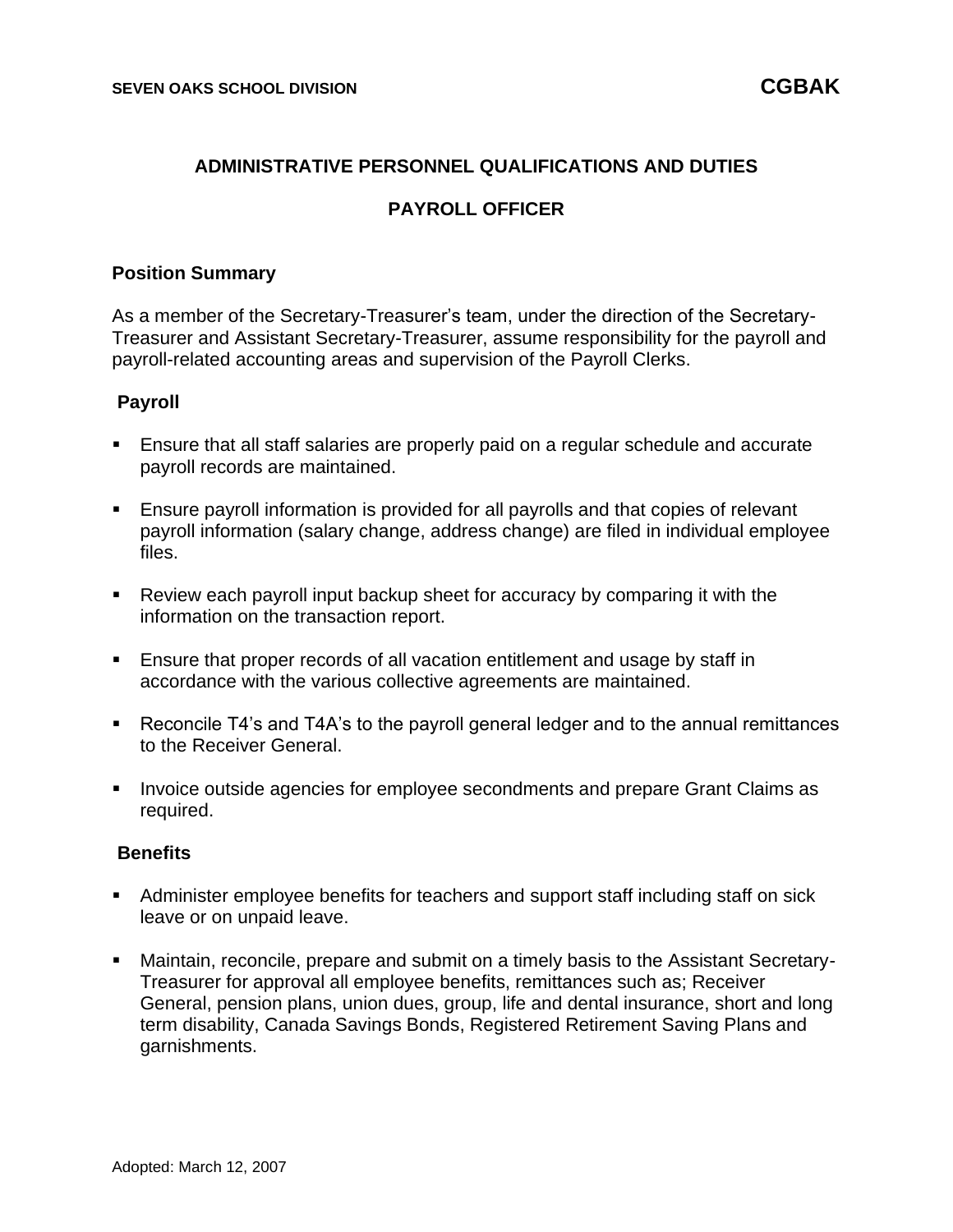#### **SEVEN OAKS SCHOOL DIVISION CGBAK**

- Prepare the annual Report of Disabled Members for MAST Pension for Non-Teaching Employees and reconcile the MAST Pension Plan year-end contribution report.
- Reconcile employee wage reimbursements from Workers Compensation and adjust the employee sick leave balance and Income Tax T4 for these payments.
- Maintain and process Deferred Salary Leave Plan deductions and salary payments to employees on Deferred Leave.
- Prepare the Employment Insurance (EI) Premium Reduction Program application for the (EI) reduced premium rates.
- Administer and maintain Conversion of Group Life Insurance and continuation of the Extended Health Care Plan for retired employees.

## **Public Relations**

- Notify and distribute to employees by memo or by individual brochures all changes to premium rates and enhancements or changes to employee benefits plans.
- Respond to outside organization and employee inquiries in accordance with the Freedom of Information and Privacy Act (FIPPA) and Personal Health Information Act (PHIA) requirements by phone or in person by providing full and complete payroll information on salaries, deductions, contracts, benefits, vacation and sick leave.

# **Related**

- Assist the Secretary-Treasurer and Assistant Secretary-Treasurer in the preparation of the annual salaries and benefits budget estimates.
- Employment Verifications requested by employees for bank loans and mortgages.
- Prepare data base query reports for payroll and accounting information as required.
- Compose and type miscellaneous letters and memos.

## **Education**

- Grade 12.
- Certified Payroll Management Program graduate or equivalent.